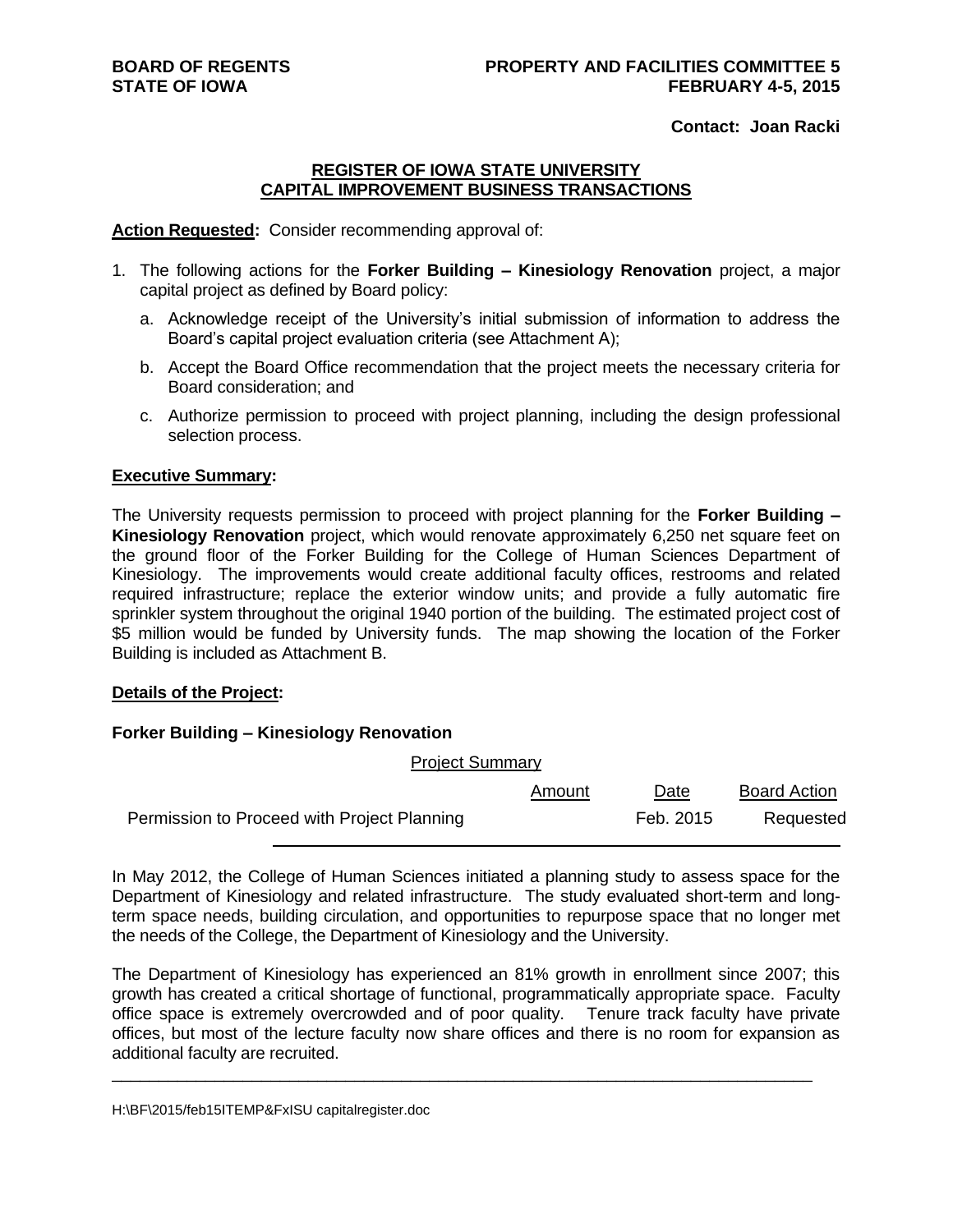## Forker Building – Department of Kinesiology Remodeling Evaluation Criteria

Since the project meets the Board's definition of a major capital project, the University has provided the following information in response to the Board's evaluation criteria.

Institutional Mission / Strategic Plan: The Iowa State University Kinesiology Department is ranked among the top 20 in the nation by the National Academy of Kinesiology. The department supports the university's goals of learning, discovery and engagement through the following: enhance academic excellence in learning and teaching, excellence and translation of research and discovery, and the impact of outreach and service. The department promotes health and well-being by creating and disseminating knowledge about physical activity and healthy living to improve the lives of the citizens of Iowa, the United States, and the world.

The vision of the Kinesiology department is to be among the best kinesiology departments in creating knowledge, translating discoveries into practice, and preparing individuals with expertise in the science of physical activity as it impacts health and well-being.

Other Alternatives Explored: The Forker Building is the home of the Department of Kinesiology and houses the departmental administrative offices, faculty and graduate student offices, classrooms, as well as teaching and research labs that support the department's activities. Many of the spaces in the building respond directly to the programmatic needs of the department. The department's needs are best met by renovating and repurposing existing, nonfunctional space in the building to expand the amount of space available to meet critical programmatic needs in Forker, which allows the department to maintain critical functional adjacencies among faculty, access to shared resources and equipment, and greater opportunity for increased collaboration among faculty and staff.

Impact on Other Facilities and Square Footage: This project will remodel approximately 6,250 square feet of poor quality, obsolete, and underutilized space in Forker Hall.

Financial Resources for Construction Project: Project funding is in place and available for this project.

Financial Resources for Operations and Maintenance: Any additional operational and maintenance costs will be funded by the College of Human Sciences.

External Forces Justifying Approval: Kinesiology and health is the largest major in the College of Human Sciences and has seen a significant increase in enrollment over the past several years. To support world class faculty, ground-breaking research, and a diverse student body, additional space is required.